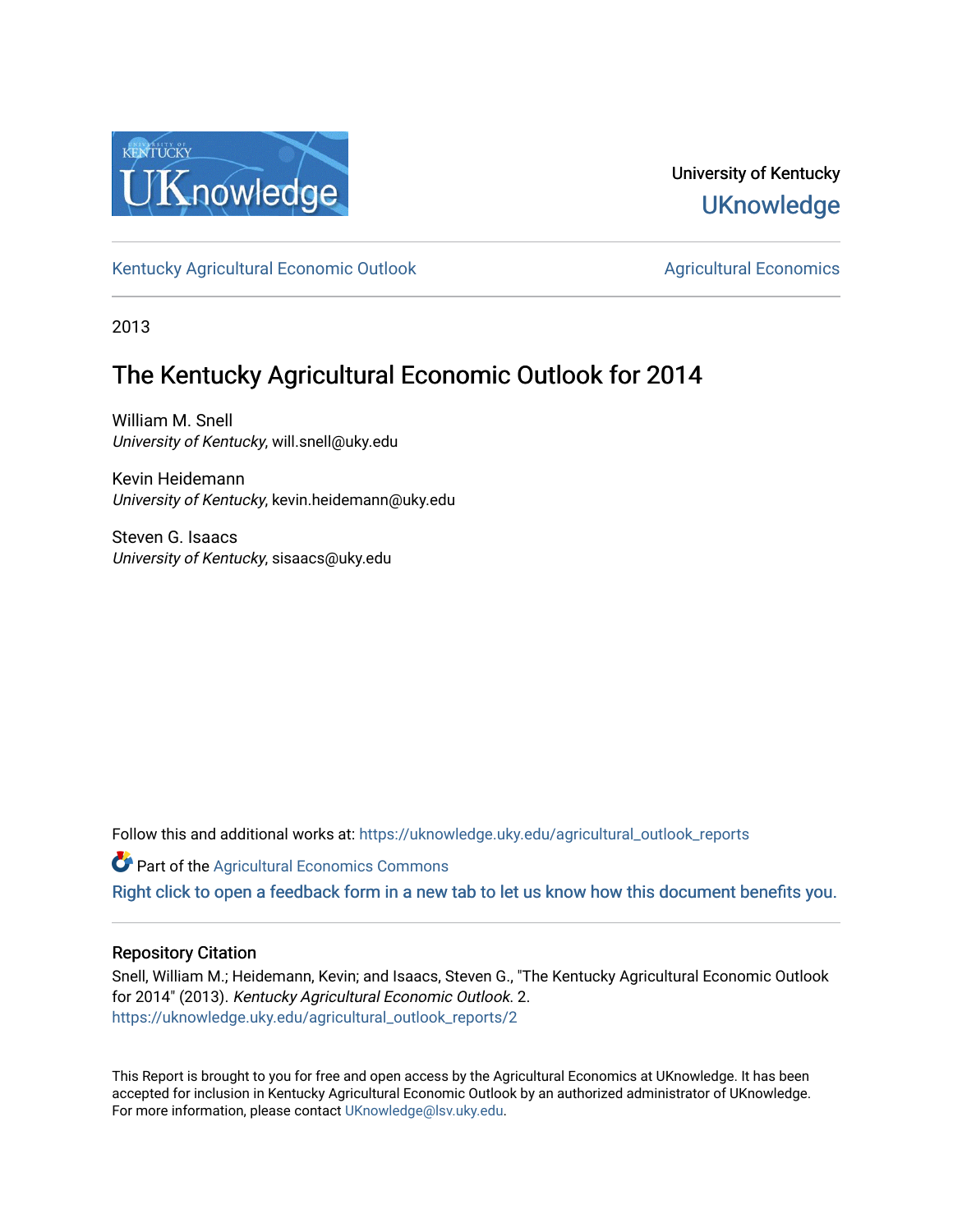# **The Kentucky Agricultural Economic Outlook for 2014**

edited by Will Snell, Kevin Heidemann, and Steve Isaacs





### **The U.S. / Kentucky Farm Economy** *Will Snell*

**2013 Review:** Following record crop prices in 2012, U.S., Kentucky, and global farmers sought to increase crop acres in 2013. Nearly ideal growing conditions across the commonwealth, and in some parts of the country, led to much higher crop yields, but considerably lower crop prices. On the livestock side, tight supplies, sustained strong export markets, and lower feed costs late in the year contributed to continued price strength and improved profitability. The U. S. Department of Agriculture is projecting that U.S. net farm income will achieve a record high of \$131 billion in 2013, up 15% from 2012 when significant crop insurance payments supported incomes, and topping the previous record high of \$118 billion in 2011. After accounting for inflation, the 2013 U.S. net farm income level is forecast to be the highest level on record since 1973. Even with lower crop prices, record crop production is expected to boost U.S. crop revenues. The value of U.S. livestock production is also predicted to increase on the heels of higher prices. Government payments remained relatively stable (around \$11 billion), while production expenses swelled to record high levels in response to higher rent, labor, and feed costs. Despite record U.S. net farm income (which includes inventory adjustments), USDA is actually forecasting agricultural cash receipts to be flat in 2013 as a larger percentage of 2013 grain crops will likely be stored and sold in 2014. U.S. agricultural export values remain near record levels, and growing asset values and low debt levels will keep the U.S. farm balance sheet relatively strong entering 2014.

Similar to the national picture, the Kentucky agricultural economy remains very robust. Despite the 2012 drought, Kentucky agricultural cash receipts exceeded \$5 billion for the first time in 2012, and our estimates project that Kentucky agricultural sales could approach, or possibly exceed, \$6 billion in 2013 (Figure 1). The livestock sector will lead the growth due to exceptionally strong equine, poultry, and cattle markets this past year. Even with much lower prices and a large percentage

of the crop stored for sale in 2014, Kentucky grain cash receipts may still increase for the calendar year 2013, given exceptional yields that are considerably above national yields. Increased tobacco acres and prices will offset lower yields, potentially leading to the highest tobacco crop value since the 2004 tobacco buyout. Despite higher production costs, growth in cash receipts, and a large carryover of 2013 grain, Kentucky net farm income will likely remain above the \$1.5 billion level observed in 2011 and 2012. However, this is still well below our record high of \$2.1 billion in 2005 when lump sum tobacco buyout payments inflated income levels.

#### **Figure 1**



**2014 Outlook:** The agricultural outlook for 2014 is mixed with expectations that the livestock outlook will be very upbeat, while lower corn prices (in response to increasing global supplies and proposed reductions in the ethanol mandate) are expected to reduce crop revenues. Nationally, agricultural cash receipts and net farm income are expected to fall in the midst of lower crop prices, which could lead to some softening of real estate values in some areas. Kentucky's agricultural economic outlook appears more optimistic, especially if the equine market remains firm and if a large carryover in grain sales will be figured in 2014 agricultural cash receipts. Kentucky's beef, swine, poultry, and dairy profitability will be enhanced with anticipated strong prices and lower feed costs. Despite slumping cigarette sales and on-going concerns over regulatory, labor, and infrastructure issues, tight quality burley supplies coupled with smokeless tobacco product growth could enable the value of Kentucky's tobacco production to remain near post-buyout highs in the coming year. Additional market outlets and continued growing demand for local fruits and vegetables will continue to expand Kentucky produce sales, while our greenhouse and forestry industries hopefully will continue to benefit from an improving general economy. In aggregate, Kentucky agricultural cash receipts could buck national expectations with slightly higher agricultural sales in 2014, while Kentucky's net farm income will likely follow the national downward trend in response to depressed crop prices and an expected large negative inventory adjustment for 2013 grain storage. Issues to follow in 2014 will be how cropland rents adjust to a lower priced grain environment, shifts among crop acres, export value and volume with increased crop supplies at lower prices, the degree of expansion in the livestock sector amidst a favorable price/profitability outlook, and the legislative outcomes of energy policy, immigration reform, and the farm bill.

> **Tobacco** *Will Snell*

**2013 Burley and Dark Tobacco Review:** Following a 25% decline in world burley production in 2012, tobacco buyers were hopeful that the U.S. would supply more burley in 2013. World burley production likely rebounded in 2013, but most of the growth occurred in lower quality/filler-style markets. U.S. burley contract volume and acres planted were up in 2013, but excessive rains in some areas destroyed acreage and likely caused yields to fall. According to USDA, 2013 U.S. burley production is forecast at 201.7 million pounds (-2%). However, most industry personnel believe this estimate is too optimistic, with a crop more likely in the 180 to 190 million pound range. U.S. burley disappearance (domestic use plus exports) in recent years has stabilized to around 210 to 220 million pounds. Tight U.S. burley supplies have limited export opportunities in recent years despite favorable exchange rates. Domestic use continues to be hindered by declining domestic cigarette consumption (falling 3 to 4%); but competitive prices, plus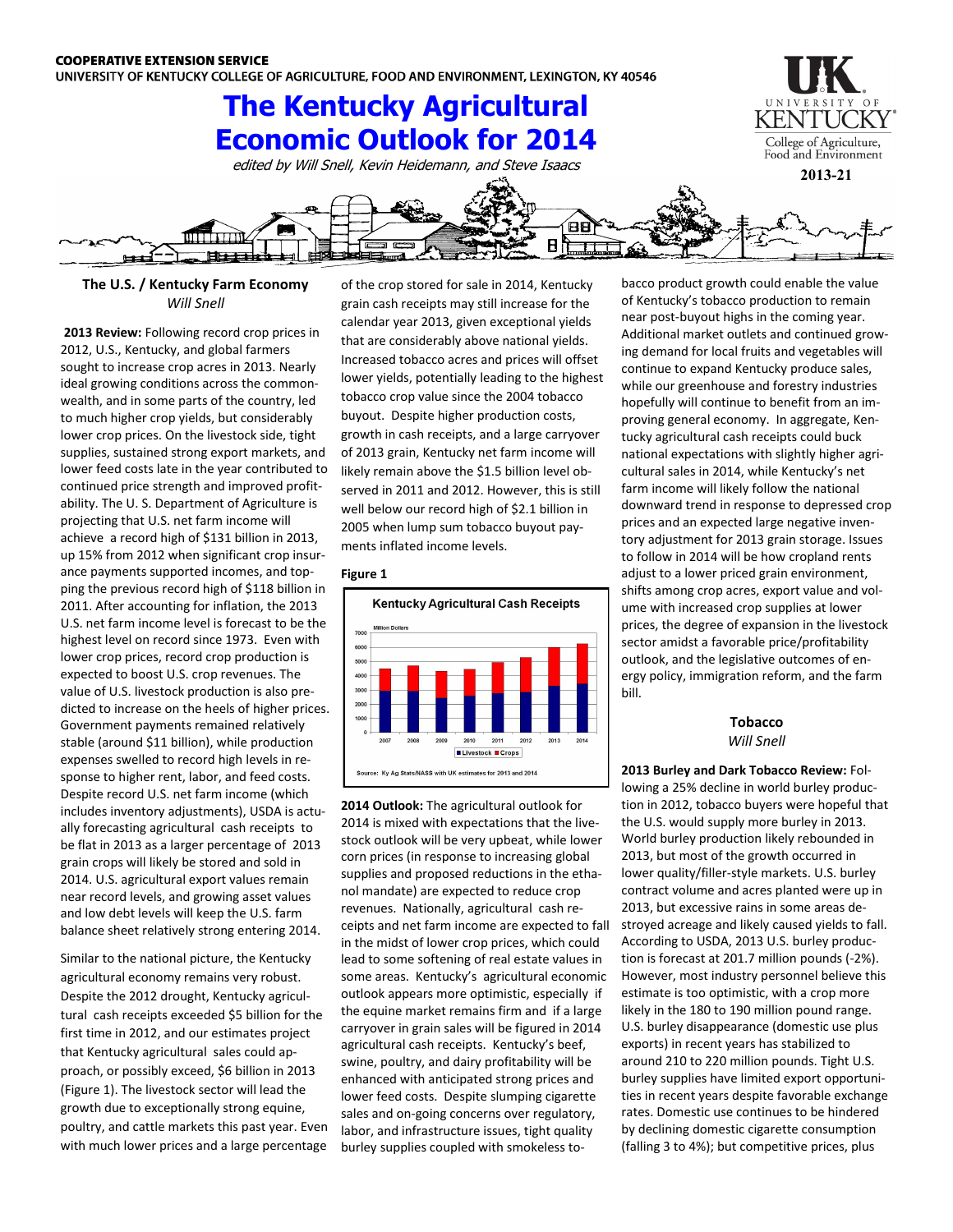perhaps some concern over Food and Drug Administration regulation, has possibly increased U.S. burley relative to imported burley. Consequently, global supplies of quality/full flavor burley remained tight entering the 2013- 2014 marketing season. U.S. burley averaged around \$2.05 per pound during the early part of the marketing season, representing the highest price in the post buyout era. U.S. dark tobacco producers continue to benefit from growing domestic snuff sales (increasing 3 to 4% annually) and limited foreign competition. After several years of acreage adjustment, U.S. dark tobacco acreage was up around 2,000 acres this year, and USDA expects a 10% larger dark tobacco crop in 2013 compared to last year (although most industry officials project smaller increases). Based on contract prices, look for 2013 dark fire-cured prices for quality leaf to be in the neighborhood of \$2.60 to \$2.68 per pound and near \$2.25 to \$2.30 per pound for dark air-cured. A larger overall (burley and dark) Kentucky tobacco crop, coupled with higher prices, will likely generate a Kentucky tobacco value exceeding \$400 million for 2013 and may ultimately end up being the highest valued tobacco crop since the buyout in 2004.

**2014 Burley and Dark Tobacco Outlook:** While the market appears favorable for 2013, it is important to realize that increasing short-term market opportunities and higher prices for U.S. burley growers are being driven by tight supplies and not from overall demand expansion. Based on the anticipated supply/demand balance, U.S. burley contract volume could further increase for some growers in 2014 (subject to 2013 marketings). Added to this equation will be expectations of lower grain prices, which could boost burley acreage above industry needs. This market reaction, coupled with increasing global production, could eventually put some downward pressure on future burley prices. Even with continued smokeless product sales growth, a 10% larger 2013 dark tobacco crop (if it materializes) may cause the industry to re-evaluate additional acreage expansion in 2014. Consequently, dark tobacco acreage may not change much in 2014, with prices remaining firm. Despite the challenges facing the industry, 2014 should be another good year for the Kentucky tobacco sector, but the outlook remains very cloudy beyond the coming year. Long-term uncertainties include immigration reform, future crop insurance changes, U.S./global tobacco regulations, excluding tobacco from trade agreements, and the impact of a small, but growing market for harm reduction tobacco products. The potential implications of flavoring/additive bans currently being debated in Europe, and around the world, are of particular concern for burley long term. Various non-tobacco ingredients are added in the manufacturing process to

offset some of the taste characteristics evolving from incorporating burley in blended cigarettes. Presently, it is unclear whether full flavor burley tobaccos (like U.S. burley) would have any advantage over lower quality/filler style burley tobaccos if a ban was adopted in a particular market. Besides affecting the overall demand for burley, other regulatory actions to influence manufacturing processes could ultimately impact grower production practices, leading to lower burley yields and profits. Also, a growing market for electronic cigarettes could have a significant, adverse impact on U.S. burley demand both domestically and globally. Alternatively, social responsibility concerns (e.g., child labor laws), environmental challenges, and the ability to adjust to government -induced regulations/consumer concerns may provide U.S. burley growers with advantages over their competitors. Thus, despite some short-term optimism, U.S. burley producers have a multitude of factors limiting expansion and reinvestment in future burley production.

#### **Grains** *Cory Walters*

**2013 Review:** Last spring, low ending stocks were supporting corn, soybean, and wheat prices. The primary driver for low ending stocks was the 2012 drought that hit the U.S. corn market. As a result of lower supplies, prices rose. Between 2011 and 2012, corn price increased \$0.67 (+11%), soybean price increased \$1.90 (+15%), and wheat price increased \$0.53 (+7%). Facing higher prices, plus other factors such as input prices and the experience of the 2012 drought, Kentucky producers shifted planted acreage in spring of 2012 between all three crops: corn planted acres decreased by 7% to 1.53 million, soybean planted acres increased by 11% to 1.65 million, and wheat planted acreage increased by 21% to 0.70 million acres.

Kentucky producers have experienced very rare weather events, back-to-back. Corn production is particularly interesting. Following a severe drought in 2012, we are now realizing a record yield of 173 bushels per acre (154% higher than 2012). Soybeans did not experience the dramatic yield swing that corn did, and they are expected to yield 49 bushels per acre, or 23% higher than 2012 yields. The Kentucky wheat crop did very well, coming in at an average of 75 bushels per acre, or 21% higher than 2012.

According to the November 2013 World Agricultural Supply and Demand Estimates (WASDE), the U.S. corn crop is expected to produce 13.99 billion bushels, which is a 30% increase from the drought affected 2012 crop. Yield is expected to be 160.4 bushels per acre, which is an astounding 30% higher than last year. Acres planted in 2013 were 2% lower

than in 2012. A small reduction in acreage and a much higher yield has resulted in nearly 30% more corn than in 2012.

The increased production has put downward pressure on corn price, thereby, increasing consumption. Total use is predicted to be up 1.8 billion bushels, or more than 17%. All consumption categories are expected to increase and exports will lead the way with a 91% increase over 2012 export levels. The increase in use is not enough to offset the large increase in production; consequently, ending stocks are expected to increase 129% over 2012 levels (Figure 2).

U.S. soybean production is predicted to come in at 3.26 billion bushes, up 7% from 2012. While U.S. producers planted 1% fewer acres in 2013, yields are predicted to be up 8%. Increased supply has caused lower prices, which has increased consumption. Soybean consumption is predicted to be at 3.24 billion bushels, which is 5% more than in 2012. Exports are expected to increase by 130 million bushels, or 10%, and crushing is expected to remain the same from 2012. A larger crop than use implies an increase in ending stocks. WASDE predicts a 21% increase in U. S. soybean ending stocks (Figure 2).

U.S. wheat production in 2013 came in under 2012 levels by 7%. Wheat use is predicted to increase by nearly 1%, with predicted increases in exports and decreases in feed and residual. Overall, U.S. wheat ending stocks are predicted to drop 21% (Figure 2).

#### **Figure 2**



**2014 Outlook:** We are entering the 2014 crop year with an exceptionally larger supply of corn, a larger supply of soybeans, and a smaller supply of wheat. Prices have responded by moving lower for corn, soybeans, and wheat. These price levels are expected to continue until planting season. However, the market will be sensitive to changes in use, with the primary questions being centered on corn exports (likely increasing), corn for ethanol (could be decreasing), soybean exports (likely increasing), and soybeans for biodiesel (likely not increasing). Weather, from 2012 to 2013, has proven to be independent between growing seasons, so next year's weather is completely uncertain. Therefore, once planting starts, prices will shift focus to production prospects.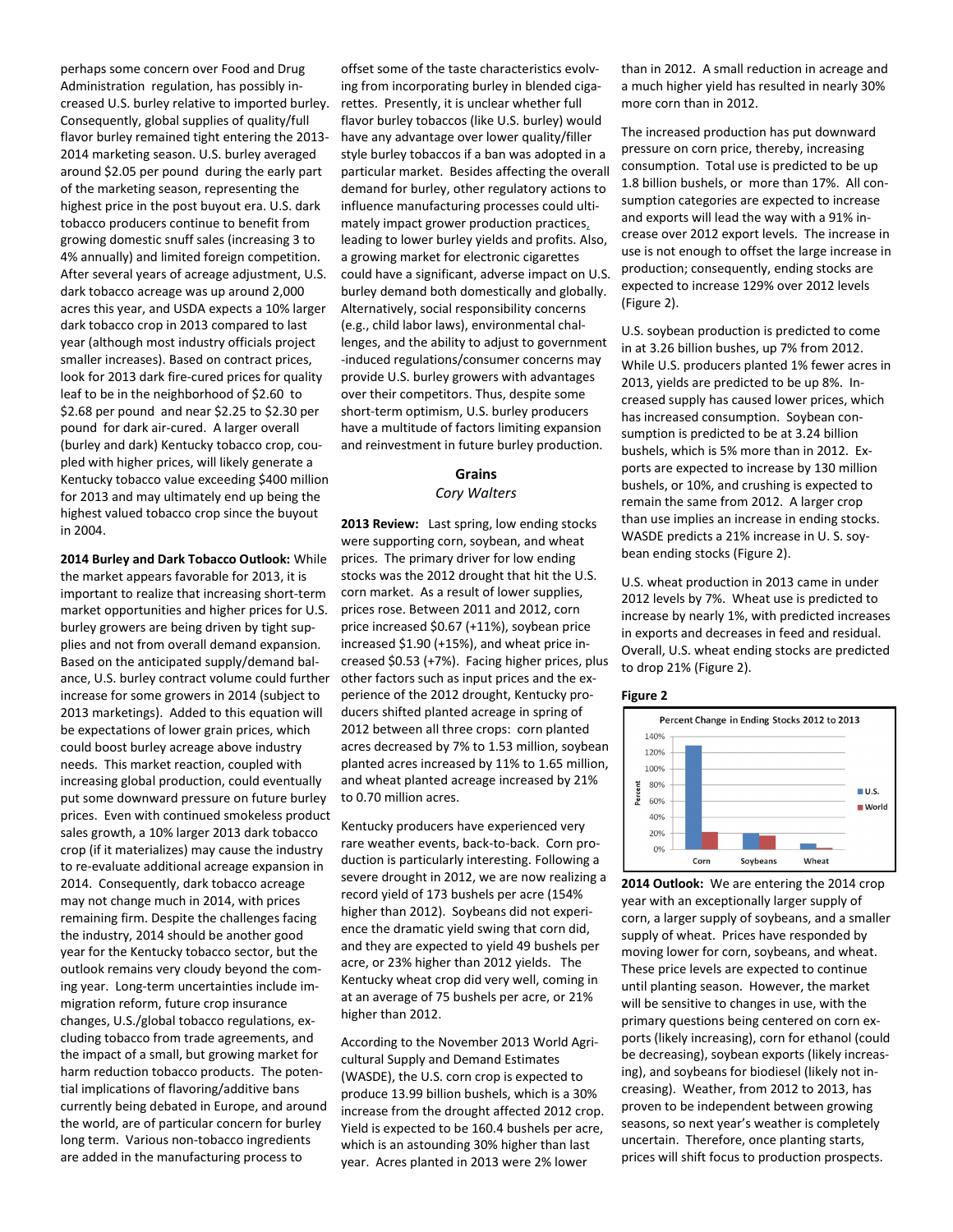Entering the 2014 crop year with lower prices will force producers to look for ways to lower costs and minimize revenue risk. There is a much higher chance of losing money in 2014 than 2013 because prices have moved lower and are expected to remain in the current trading range. The two primary tools aimed at reducing revenue risk are crop insurance and forward contracting. For crop insurance a Revenue Protection (RP) policy, high coverage level (75% and higher), trend adjustment (if available), and enterprise units can lower revenue risk. Forward contracting coupled with a RP crop insurance policy and contract sales of a percentage of expected production can also lower revenue risk. The percentage of sold bushels varies with yield risk. Low yield risk implies a higher percentage of bushels sold. A high chance of producing a zero yield suggests forward contract is not a good idea. With the best crop insurance policy and the correct amount of forward contracting, the prospects of revenue being greater than costs are quite strong.

## **Livestock and Meats**

*Kenny Burdine and Lee Meyer*

**Equine 2013 Review:** After reaching a low of \$700 million in 2010, Kentucky equine receipts posted gains in 2011 and 2012. Based on recent sales, it appears that the upward trajectory continued during 2013. Keeneland's September yearling sale posted a 28% increase in gross sales and was followed by a 38% increase in the November breeding stock sale. These sale results are indicative of a market that has continued to rebound from post-recession lows.

**Equine 2014 Outlook:** Looking forward to 2014, the Kentucky equine market appears poised to continue its steady improvement. Continued strong sales and likely increases in stud fees should support the market in the coming year. Assuming that demand remains relatively strong, receipts are likely on-track to post another year-over-year increase.

**Cattle 2013 Review:** The feeder cattle markets in 2012 and 2013 provided strong evidence of the impact that corn prices have on feeder cattle prices. Optimism turned to pessimism during 2012 as drought severely reduced the size of the 2012 corn crop, but major decreases in corn price during 2013 fueled a feeder cattle market that got stronger as the year went on (Figure 3). For the most part, Kentucky weather was also much more favorable during 2013, which resulted in high hay production and delayed the start of hay feeding for most cow-calf operations. The improving market and good forage production also provided an excellent summer for stocker operations coming off a very challenging year in 2012.

**Cattle 2014 Outlook:** Tight supplies will once again provide overall support for feeder cattle markets in 2014. The combination of tight supplies and cheaper corn should result in a considerable strengthening of calf prices by spring, which will likely reach levels considerably above those seen in the spring of 2013. While both spring and fall prices will likely exceed 2013 levels, year-over-year increases are likely to be lower in the fall. If weather cooperates, it is possible that we could see interest in expansion in some areas of the country in the coming year. However, once expansion begins, it will take at least two years before heifer calves can be developed, bred, and produce their first calves. Wild cards certainly exist, but the very positive supply picture and lower price of corn suggest that 2014 will be a very good year for cattle producers.

#### **Figure 3**



**Dairy 2013 Review:** By year's end, 2013 milk production is projected to have increased by less than 1% from 2012. After a great deal of variability during 2012, milk prices were relatively flat in 2013. For the first 10 months of the year the U.S. All Milk Price averaged \$19.58 and traded in a range of \$19.00 to \$21.10 per cwt. While prices are strong by historical standards, high feed prices squeezed profits for most of the year. According to USDA's January estimates, Kentucky began 2013 with 72,000 dairy cows in production, down 4% from 2012.

**Dairy 2014 Outlook:** Lower feed prices in 2014 should improve margins in the dairy sector and will likely lead to an increase in dairy cow numbers. USDA is currently projecting a 1.6% increase in milk production for 2014, which is fueled by an increase in both dairy cow numbers and milk production per cow. Higher production levels will likely put pressure on prices next year, but producers should still see milk prices within \$1 per cwt of 2013 levels.

**2013 Hog Review:** Pork production did not decline as expected but is holding steady in spite of high feed costs for the first half of the year. Per capita consumption rose by one pound up to 47 pounds. Prices for the first quarter were about \$60 per cwt. (live weight basis), and rose to about \$70 per cwt. in the summer quarter. The higher prices hurt exports, but exports still exceeded 20% of production.

**2014 Hog Outlook:** Stronger demand and small increases in exports will help take a projected 2% increase in pork production off the market, and will still allow for prices to average in the low \$60s for the year. A continuation of the lower, late 2013 feed costs will improve yearover-year profitability. Production is likely to be up the most in the second half of the year, which will moderate prices late in 2014.

**2013 Sheep and Goat Review:** According to the USDA, national sheep numbers going into to 2013 were down slightly to 5.3 million head, but Kentucky's inventory rose 8% to 43,000 head. Lamb prices continued to drop from their 2011 high. The 2013 price for light lambs at Kentucky markets averaged in the \$1.30s, which is down about 15%.Goat prices held steady in 2013 with Kentucky prices for Selection 2, 40-to-60-pound kids, averaging near \$2 per pound. Prices have been on a plateau near this level since 2010. Goat numbers, at 2.8 million head, were down 2%. Kentucky's flock stabilized in 2013, rising about 1% to 69,000 head.

**2014 Sheep and Goat Outlook:** Little change in lamb production is expected for 2014. Imports, which are near the same level as domestic production, are expected to decline. That, along with improving demand, is expected to boost prices a modest 5-10%. Goat prices are likely to remain at last year's level as production stabilizes. There will be little change in the size of national goat flock and a strengthening economy.

**2013 Broiler Review:** Chicken prices took another jump in 2013. The 12 city wholesale price increased \$1 per pound, which is a 15% increase. This was in spite of 2% more product reaching the market. Continued increase in exports supported this market.

**2014 Broiler Outlook:** Moderating feed costs have increased profitability of the broiler enterprise and are expected to encourage a 3% increase in production. Exports are likely to change very little. Per capita consumption is expected to continue to rise up to 83 pounds per person in 2014, accounting for 40% of total meat and poultry consumption. The increase in production is likely to put a lid on prices, which should keep them just under \$1 per pound.

### **Horticulture** *Tim Woods*

**2013 Review:** Just 13 years ago, in 2000, when Kentucky was starting to make a concerted effort towards diversification and development of the horticulture industry, the value of all horticulture farm cash receipts were \$75.2 million; with floriculture, nursery, greenhouse, and sod amounting to \$58.8 million and produce reaching \$16.4 million. Kentucky's pro-